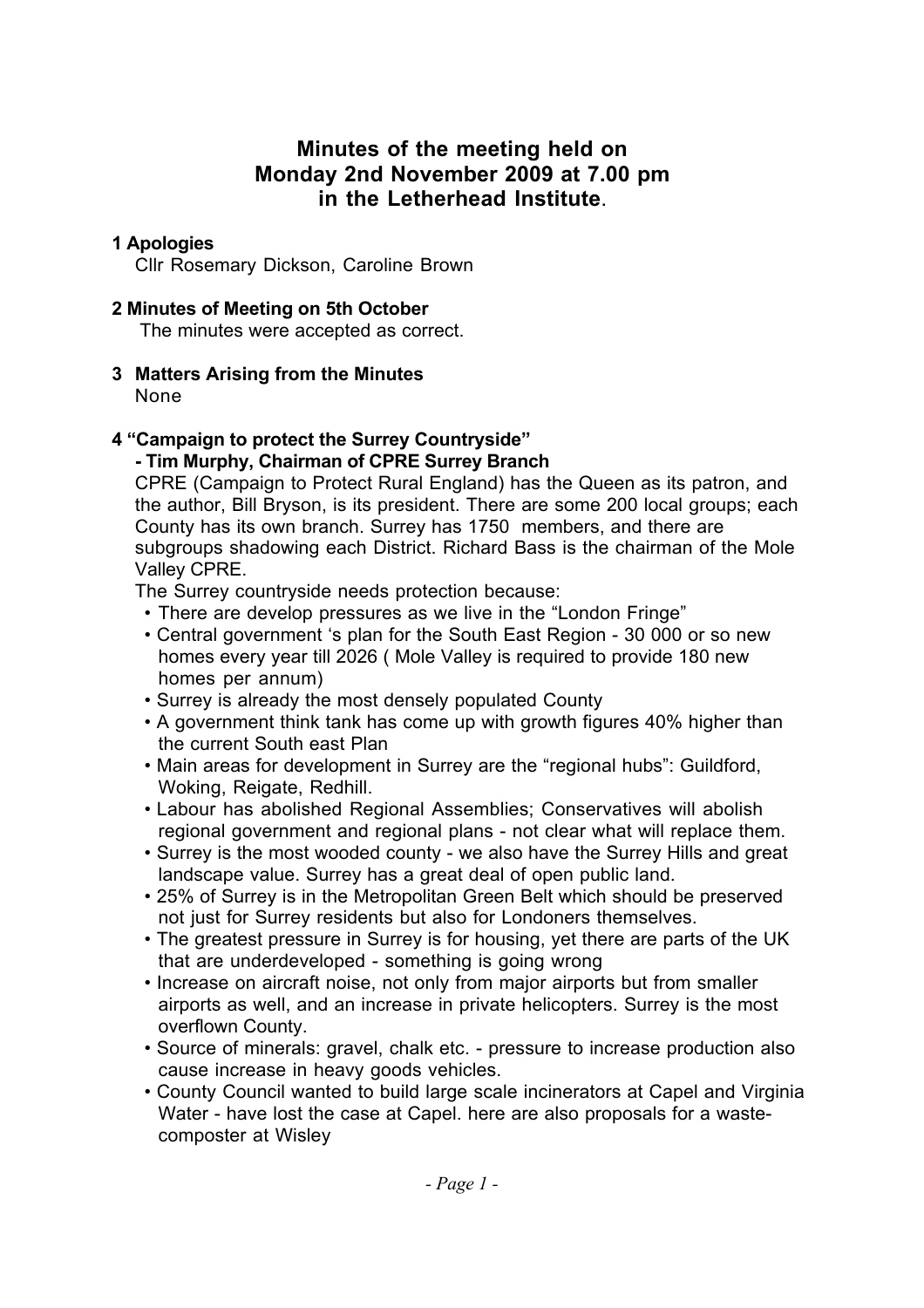What can CPRE do?

- Challenge what is inappropriate, e.g. successfully opposed development of an eco-town on Dunsfold airfield (out in the countryside with bad links).
- Oppose change of green belt boundaries
- While Councillors and Council Officers are broadly supportive, need to be aware of danger from increasing number of unelected bodies, central government officials and advisors, and quangos, especially South east Development Agency (SEEDA) and the Infrastructure Planning Commission (IPC).

But CPRE does accept that more affordable housing is required and accepts that better use could be made of the Surrey countryside and of the need to support Surrey farmers.

Questions were raised after the talk:

Q. Are there any plans to apply political pressure, e.g. working with groups such as Green Peace or Friends of the Earth?

A. CPRE does belong to the Green Alliance; but there are differences with some groups, e.g. it doesn't approved illegal methods sometimes adopted by Green Peace; Friends of the Earth supported the Dunsfold eco-town.

Q. Could the south of Surrey take more development?

A. If you allow building in the green belt in one place, then there is pressure to build in the green belt elsewhere. There is a threshold (determined by facilities such as schools) to the expansion of villages.

Q. Is voluntary/compulsory dispersal of population possible? Would a tramway around the M25 help?

A. Such a tramway is not likely to reduce traffic demand; we need more parkand-ride facilities attached to the M25. Voluntary/compulsory dispersal of population not feasible in a market economy. We should push for higher densities in urban areas that could take them.

Q. Can a green belt be built on or is it sacrosanct?

A. extra housing must go somewhere; Surrey will not be able to meet its requirements without losing some green belt around the "hubs."

At this point there was a short discussion regarding affordable housing. The speaker pointed out that it was a problem as market forces worked against building of small, low-priced house. Cllr Bridget Lewis-Carr said that North Leatherhead had been fortunate in the amount of affordable housing provide, but it needed the infrastructure to go with it.

At this point, the Chairman brought questions to a close and thanked Tim Murphy for his address.

#### **5 Reports from subgroups:**

#### **a) Membership**

Paula Sabine reported on the recent membership campaign in which 1500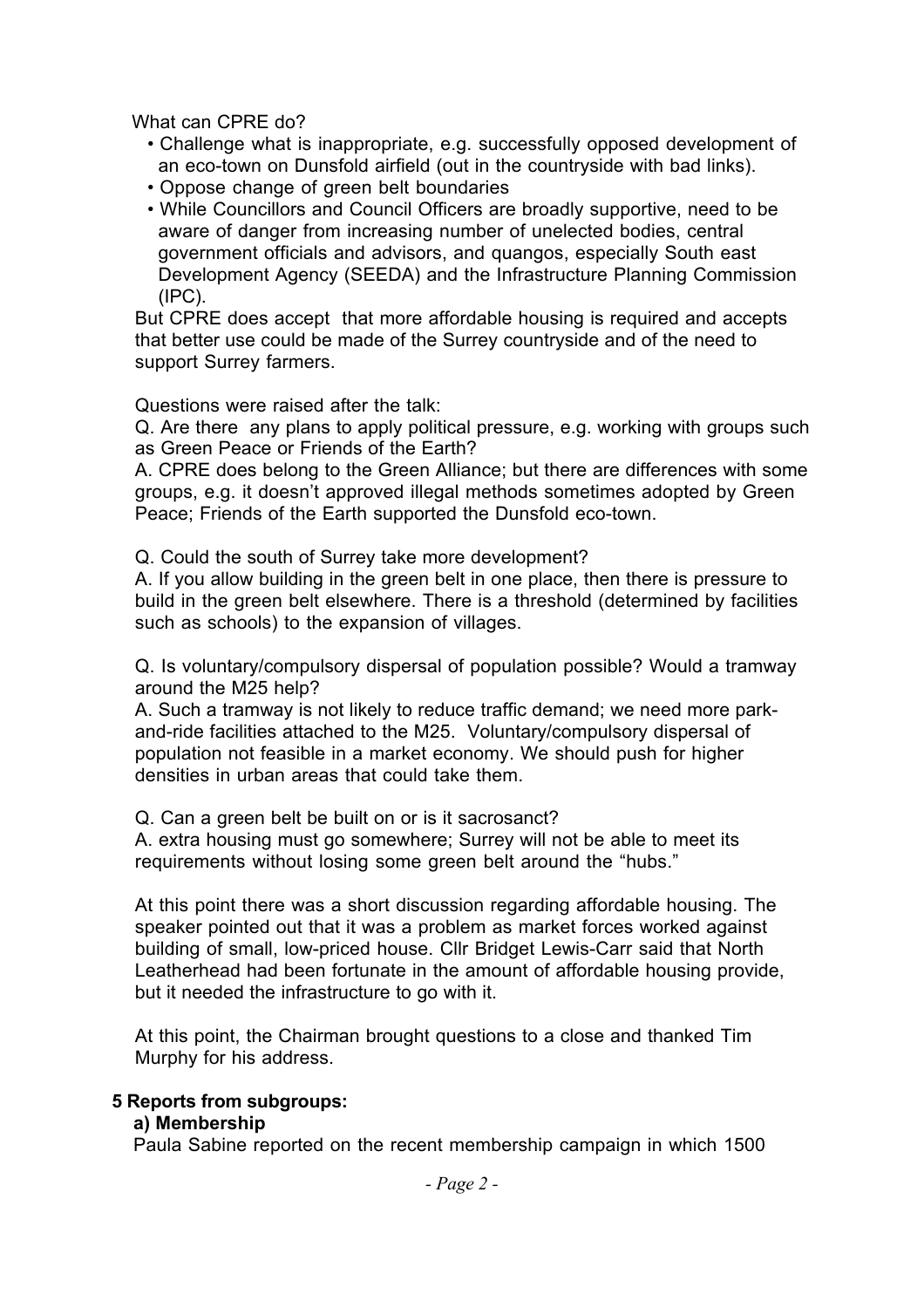leaflets had been distributed; we have already received 17 new household as members. We are planning to distribute a further 500 leaflets. There is to be a meeting with Neighbourhood Watch on the 3rd November

### **b) Highways**

- Parking The LRA has arranged for an enlarged and laminated copy of the decisions to be available for residents in Windfield to see more clearly the complicated changes proposed there. One of the problems in some roads is a lack of consensus regarding the solution to parking problems. It was felt that even if problems are resolved for the current set of streets, it merely pushes the problems elsewhere. We need a comprehensive parking strategy and we also need to make parking fees in existing car-parks more attractive.
- 'Avenue of the Stars' the 'Stars' already exist so there's no initial cost. But there were concerns expressed about cost of installation and maintenance.
- Poppy Fox suggested that some of the 106 money could be used for enhancing historic sites such as Leatherhead Bridge and the Running Horse with their association with the old Pilgrim's Way.

## **c. Planning**

The secretary read a report from Caroline Brown which stated that although we had opposed change of use of the two premises at the south end of Church Street because of its effect on the residents of Montague House, change of use had been granted and this was now likely to become a restaurant. However, a ban on early deliveries was added to the conditions and the exhaust extractor will have to meet stringent conditions.

The application by owner of Brook Willow Farm for change of use of some buildings, retrospective permission for erection of others and for permission to extend use of yet further buildings has gone to Appeal. We will write stating that the green belt must be preserved, but we would agree to the lessees being given time to relocate sensibly.

## **6. Report of Ashtead-Leatherhead Area Forum on 15th October**

A short report was given. Concern was expressed that only one question was allowed from the public and that the agenda is controlled by the Council. It was asked from the floor why we did not boycott these meetings. Fran Barnby-Smith proposed that before we took such action we first approach Ashtead Residents' Association to discuss a common approach to the problem. This was seconded by the Secretary and agreed n*em. con*.

## **7. Any Other Business**

The next meeting of the Leatherhead & district Forum is on 11th November at 5.30 pm in Park House. It will be followed by the Leatherhead Area Partnership AGM.

Tom Musoke asked if we could have an entomologist address the meeting at